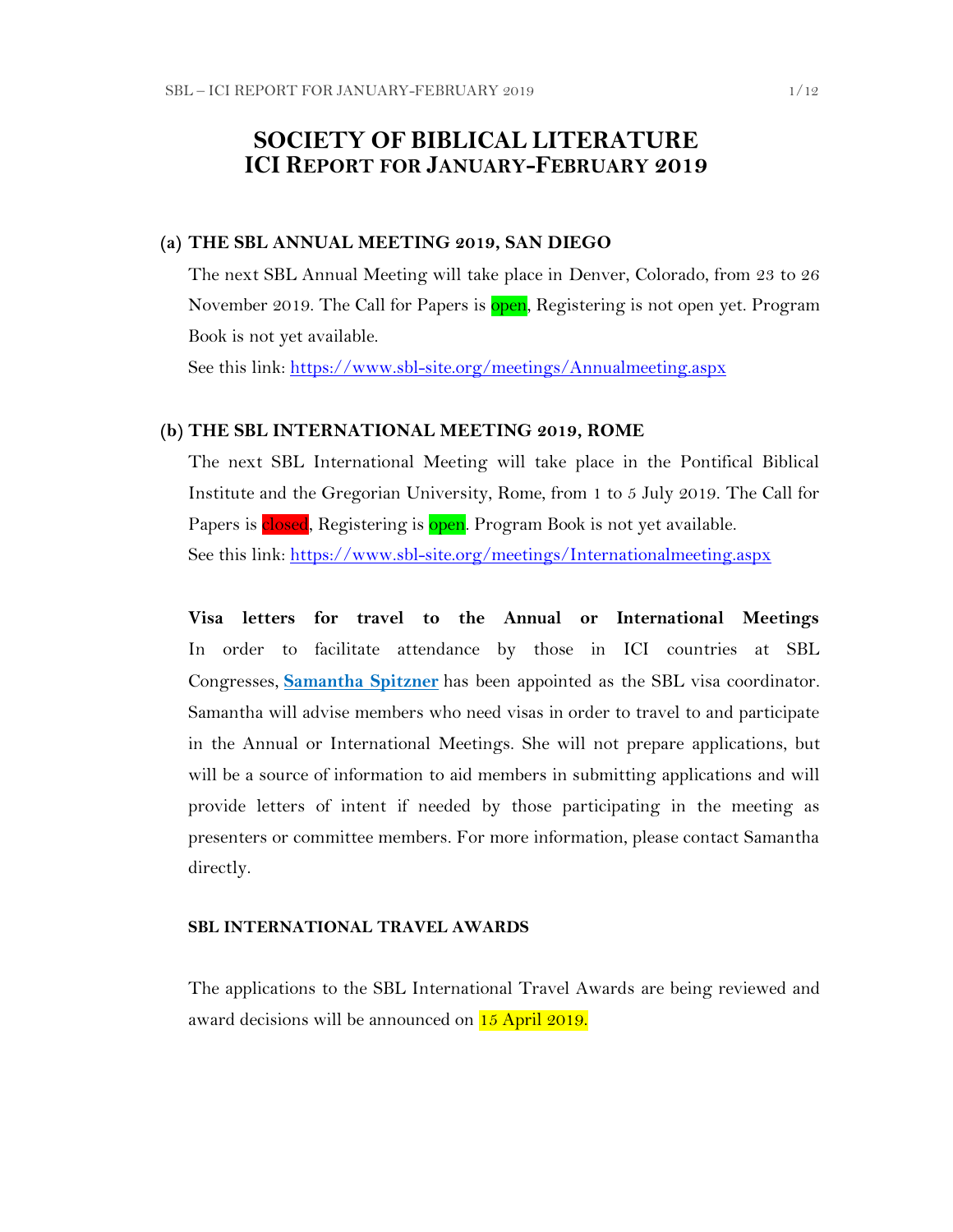The SBL International Travel Awards offer opportunities to current SBL members outside North America to attend the Annual or International Meeting, to participate in the program, to enhance their professional development, and to build their network with fellow scholars. These grants help facilitate the work of Program Units and the International Cooperation Initiative ("ICI"). These grants are intended to support underrepresented and underresourced scholars. As such, preference will be given to women, people of historically underrepresented ethnicities, and members from **[ICI-qualifying countries](https://www.sbl-site.org/assets/pdfs/ICIcountries.pdf)**. A key criterion is an applicant's demonstrable financial need.

Four International Travel Award Panels (ITAP) will administer the awards each year, serving four geographic regions:

- Africa and Middle East
- Asia and Pacific
- Eastern Europe
- Latin America and Caribbean

For awards offered in 2018, each ITAP will administer \$3,000 in awards in each region. The panels may determine the best distribution of funds (e.g., as one \$1000 and one \$2000 award, or as three awards of \$1000 each). The applicants must attend the Annual or International Meetings, but may or may not participate in the program, depending upon their needs expressed in the application. All grants include lodging (one room, single or shared) for four nights and complimentary meeting registration. Recipients may not have attended an Annual or International Meeting within the last five (5) years.

<https://www.sbl-site.org/membership/AMtravelgrant.aspx>

#### (c) **PUBLICATION IN [ANCIENT NEAR EAST MONOGRAPHS](http://www.sbl-site.org/publications/Books_ANEmonographs.aspx) (ANEM)**

ANEM is a series that was established by the SBL at the request of the International Cooperation Initiative (ICI), jointly published with the Universidad Católica Argentina's Centro de Estudios de Historia del Antiguo Oriente (CEHAO) and co-edited by Jeffrey Stackert and Juan Manuel Tebes. The series publishes volumes on the Ancient Near East (including ancient Israel) both in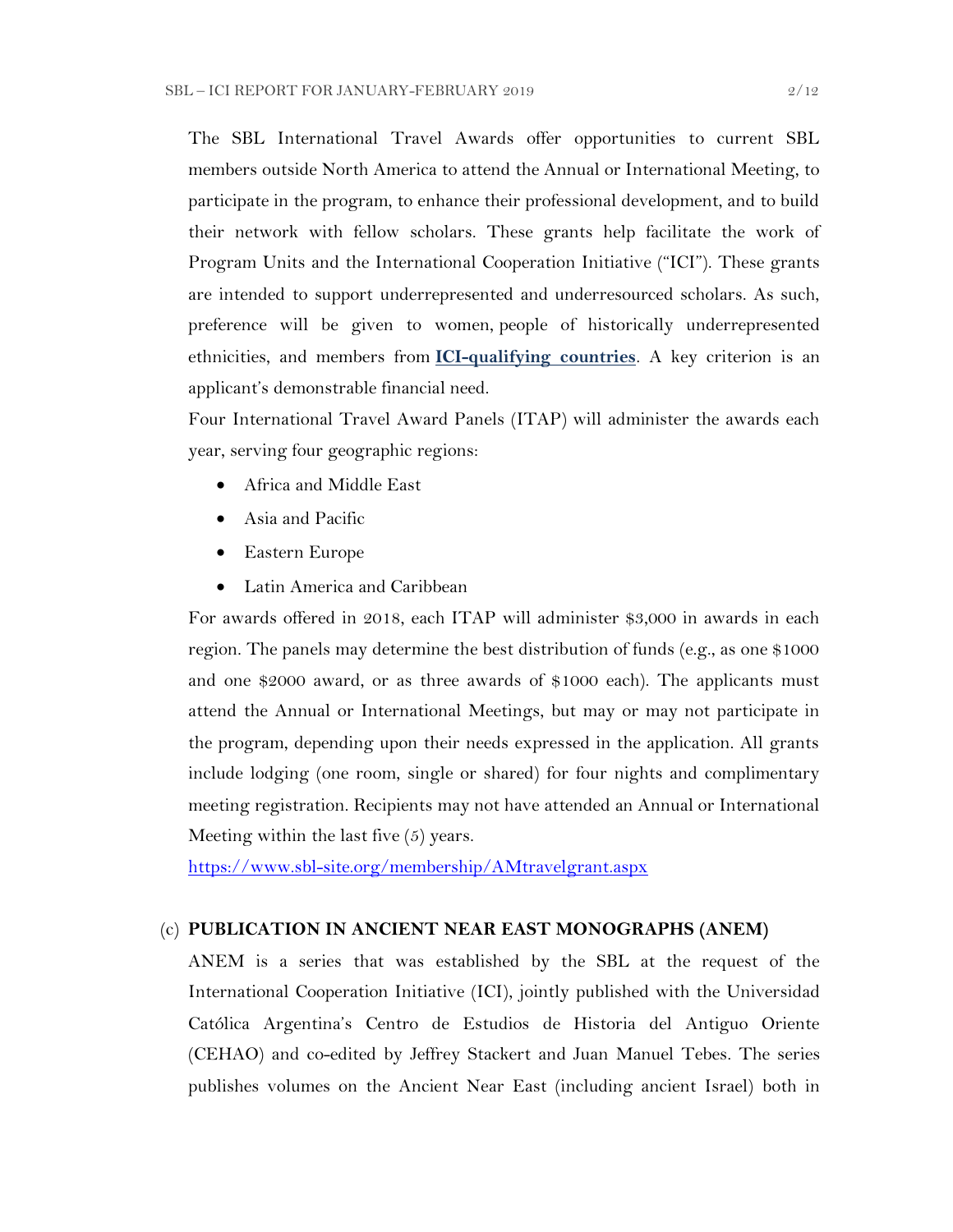print and electronically, making them freely available for download. Paperback and hardback versions of the volumes are available, for a reasonable price.

To view the volumes published in the series, please go to

[http://www.sbl-site.org/publications/Books\\_ANEmonographs.aspx](http://www.sbl-site.org/publications/Books_ANEmonographs.aspx) (SBL English version)

<http://www.uca.edu.ar/anem> (CEHAO Spanish version)

#### The latest volume in ANEM is:

**BOSWORTH, David A. House of Weeping:The Motif of Tears in Akkadian and Hebrew Prayers. Ancient Near East Monographs – Monografías sobre el Antiguo Oriente, Volume 24. Atlanta: Society of Biblical Literature – Centro de Estudios del Antiguo Oriente, 2019. 184 pp. ISBN 9781628372359** 

Explore the meaning and effects of weeping in ancient texts.

David A. Bosworth draws on scientific research on weeping to understand references to a petitioner's tears in biblical and other ancient Near Eastern prayers. Drawing from Hebrew and Akkadian texts, Bosworth illustrates how weeping reflects helplessness and being overwhelmed with emotion as well as how tears often motivate others to help. Because people turn to prayer at times of extreme distress, weeping and prayer may reinforce one another as strategies to move the deity to offer assistance. For example, when prayers that mention weeping assume that the deity is angry, tears function as part of calming divine wrath. Bosworth's substantive engagement with the sciences demonstrates how scientific scholarship can enhance humanities research and vice versa.

- A theory of prayer drawn from scientific studies of emotion regulation.

- Corpus-based research that permits analysis of the distribution of the weeping motif in diverse genres.

- Substantive comparisons between biblical and Mesopotamian prayers without treating either as secondary or collapsing their differences.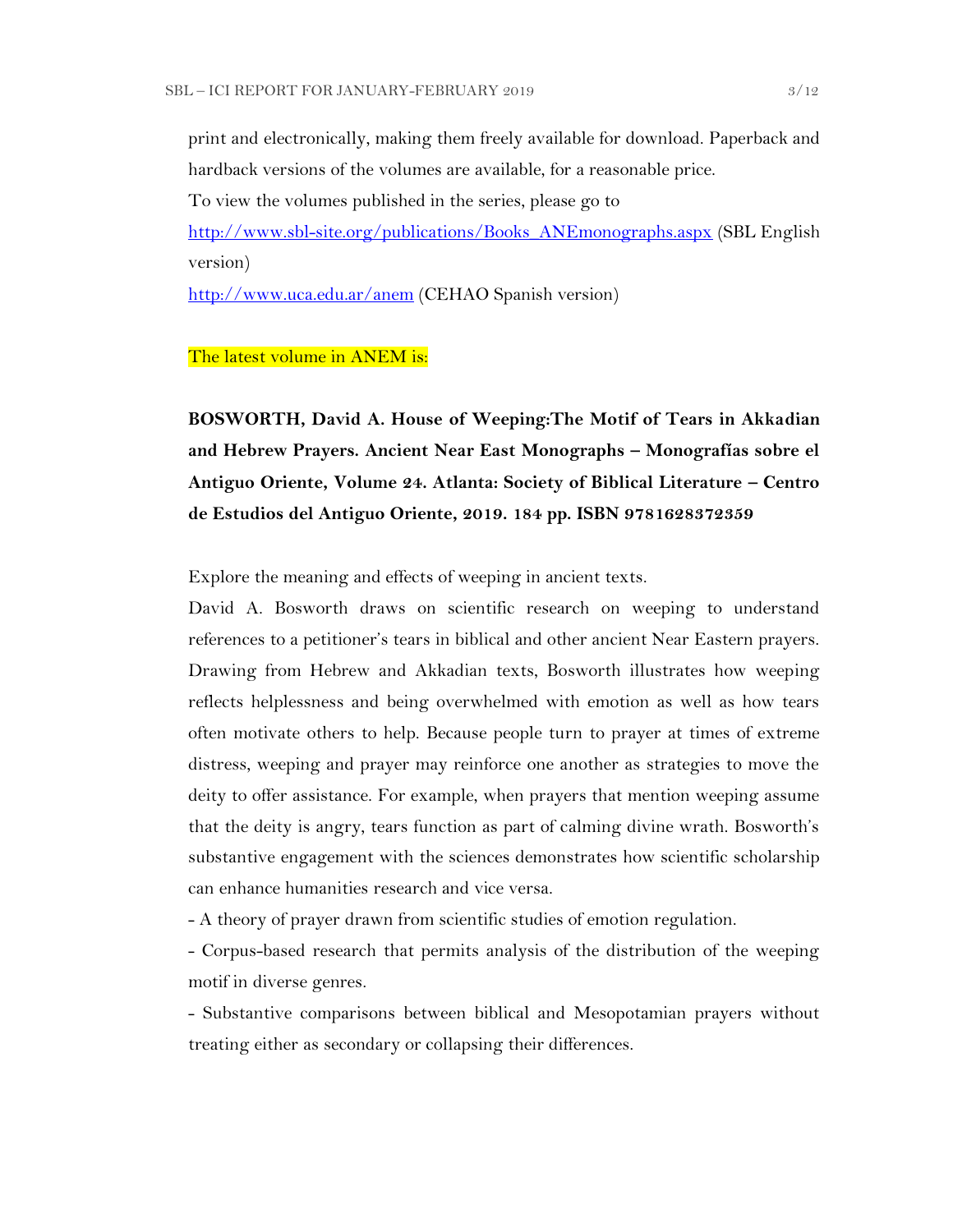## **(d) PUBLICATION IN INTERNATIONAL VOICES IN BIBLICAL STUDIES (IVBS)**

IVBS is a series that was established by the SBL at the request of the International Cooperation Initiative (ICI), and which is co-edited by Monica Melanchthon and Jione Havea. IVBS encourages in particular submissions from scholars in the present seven international regions for which it has editorial boards: Africa, Central and Eastern Europe, Latin America, Middle East-South Asia, Northeast Asia, Pacific, and Southeast Asia. Interregional collaborations are also welcome. IVBS publishes works in English and in any other language for which its editors can find qualified peer reviewers. Any work published in IVBS is freely available to anyone in perpetuity. The series publishes work generally in the area of reception history and criticism. The scope is not limited to any particular biblical text or historical timeframe. The works will mainly be published in English and, wherever possible, also in primary languages of authors. For more information please go to [http://ivbs.sbl-site.org/home.aspx.](http://ivbs.sbl-site.org/home.aspx) If you would consider publishing your work in this series, feel free to contact one of the two general editors, [Monica Melanchthon](mailto:ivbs2010@gmail.com) or [Jione Havea.](mailto:jioneh@nsw.uca.org.au)

The latest volume in IVBS is:

## **Nofoaiga, V. A Samoan Reading of Discipleship in Matthew. Atlanta: SBL Press, 2017.**

A reading of discipleship as service from the ancient Galilee to contemporary Samoa

The Bible contains a collection of perspectives that should not be privileged over and against the perspectives of readers from other lands.This book offers an alternative understanding of discipleship under the influence of the Samoan tautua (servant), for whom the needs of family and local people are foremost, and approaches in biblical criticism that affirm locatedness of readers. Because discipleship is also about place, which might be in-between spaces, Nofoaiga offers tautuaileva (service in-between spaces) readings of Matthew 4:12–25 and Matthew 7:24–8:22 that emphasize place (Galilee) as well as the marginalized and excluded (the crowd). With the twirlings and ebbings expected from natives of oral cultures,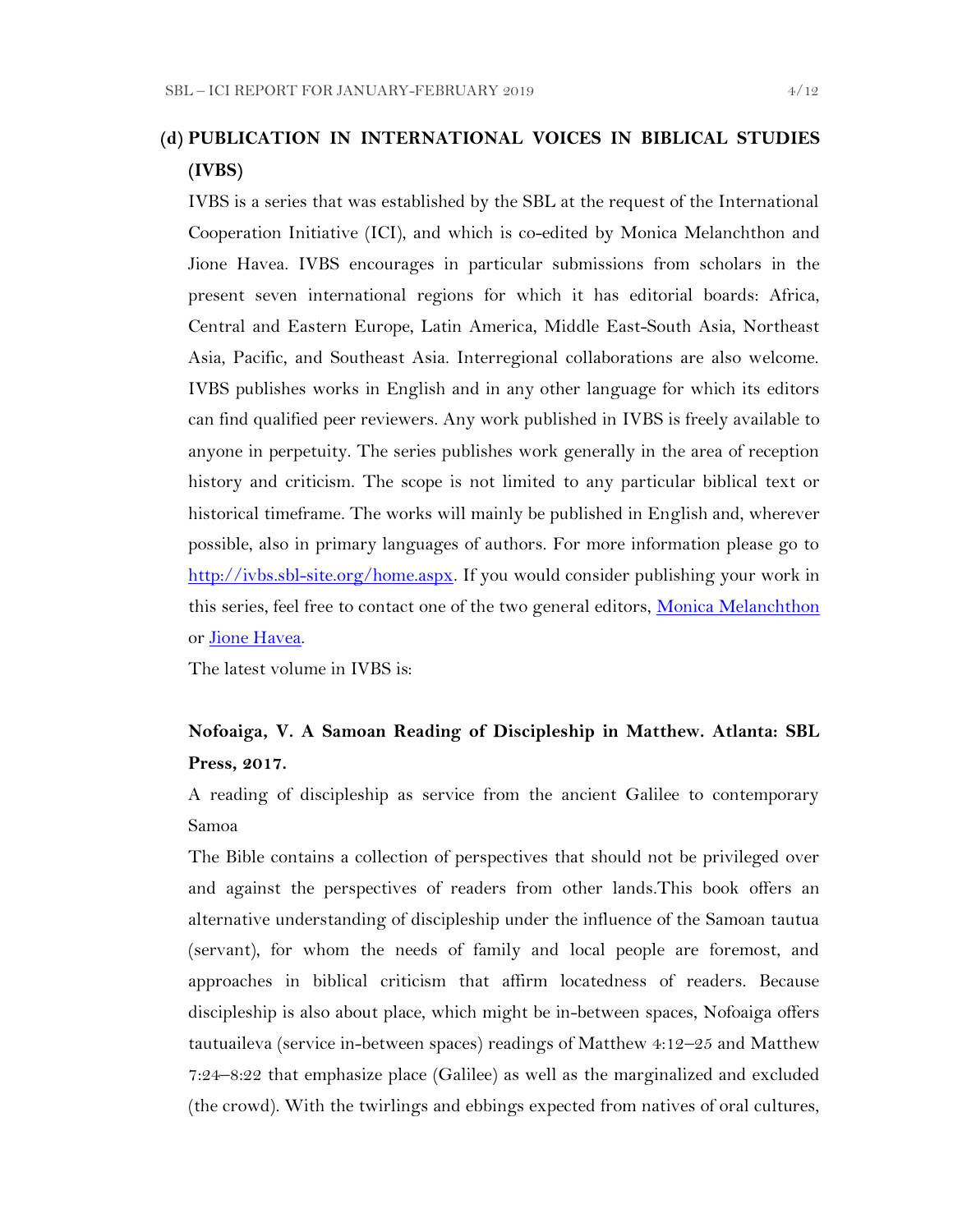Nofoaiga holds the complexity of tautuaileva in this study and offers it as his contribution to the assembling and assembly of islander criticism.

Features:

*Tautuaileva*, or service in-between spaces or in relational places, as a method of islander criticism.

A critique of traditional interpretations of the meaning of discipleship as abandoning family, duty, and responsibility.

Glossary of important Samoan terms and phrases.

#### **(e) PUBLICATIONS: ONLINE BOOKS**

For a **full alphabetic list of all publications available for free in the ICI book repository program**, please go to:

[http://www.sbl-site.org/publications/Books\\_ICIbooks.aspx](http://www.sbl-site.org/publications/Books_ICIbooks.aspx)

New books added to the repository!:

**Johnson, Sara, Rubén R. Dupertuis, and Chris Shea, eds. Reading and Teaching Ancient Fiction: Jewish, Christian, and Greco-Roman Narratives. Writings from the Greco-Roman World Supplement Series 11. Atlanta: SBL Press, 2018.**

This volume includes essays presented in the Ancient Fiction and Early Christian and Jewish Narrative section of the Society of Biblical Literature. Contributors explore facets of ongoing research into the interplay of history, fiction, and narrative in ancient Greco-Roman, Jewish, and Christian texts. The essays examine the ways in which ancient authors in a variety of genre and cultural settings employed a range of narrative strategies to reflect on pressing contemporary issues, to shape community identity, or to provide moral and educational guidance for their readers. Not content merely to offer new insights,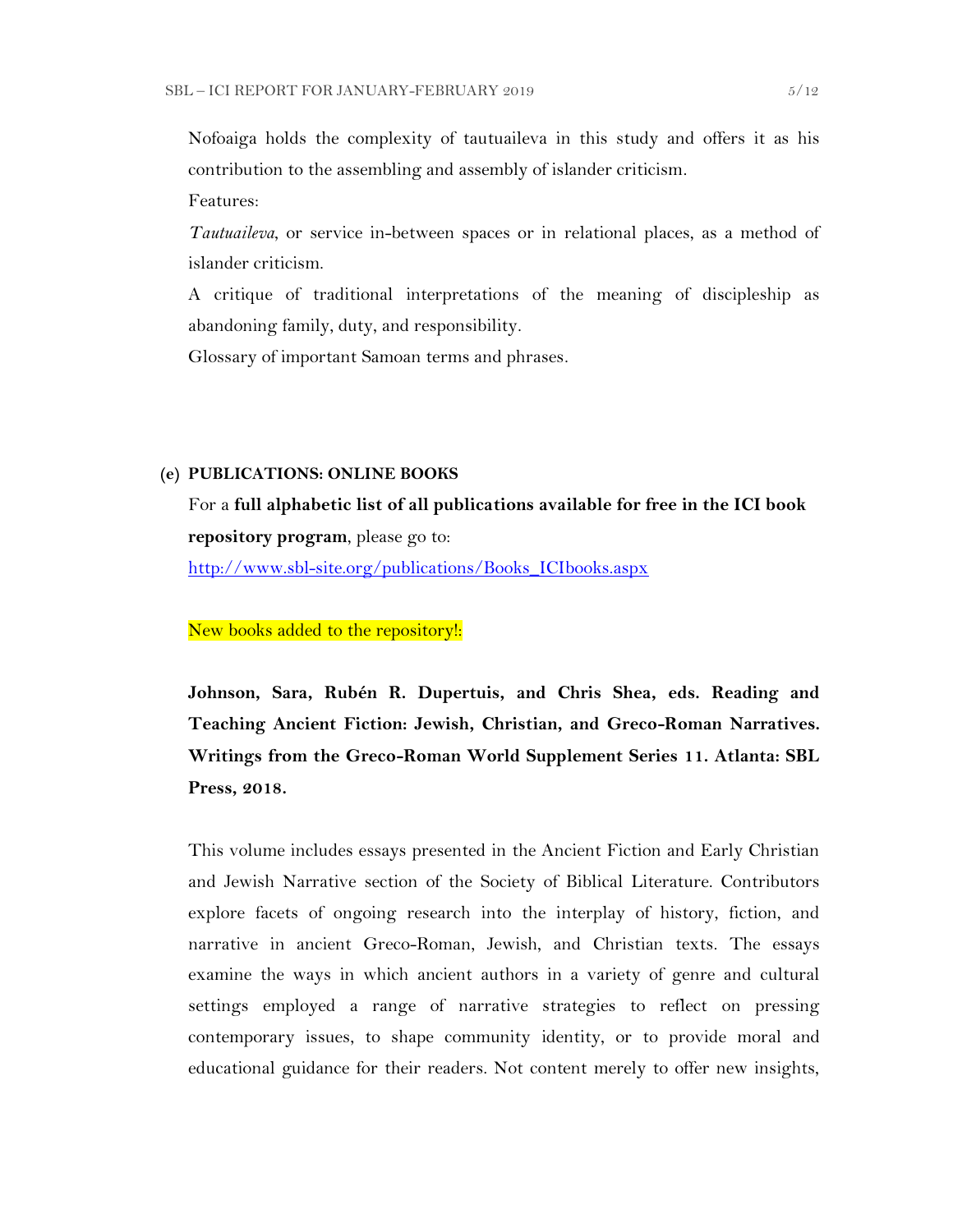this volume also highlights strategies for integrating the fruits of this research into the university classroom and beyond.

## **Olyan, Saul M., ed. Supplementation and the Study of the Hebrew Bible. Brown Judaic Studies 361. Providence: Brown Judaic Studies, 2018.**

This new volume includes ten original essays that demonstrate clearly how common, varied, and significant the phenomenon of supplementation is in the Hebrew Bible. Essays examine instances of supplementation that function to aid pronunciation, fill in abbreviations, or clarify ambiguous syntax. They also consider more complex additions to and reworkings of particular lyrical, legal, prophetic, or narrative texts. Scholars also examine supplementation by the addition of an introduction, a conclusion, or an introductory and concluding framework to a particular lyrical, legal, prophetic, or narrative text.

## JSTOR provides free or low cost access to more than 1,500 institutions in 69 countries

More than 1,500 institutions in Africa and other developing nations receive access to JSTOR free of charge or for steeply reduced fees. This is made possible through a combination of philanthropic support and the fees paid by libraries in other countries around the world, as well as publishers' eagerness to support this work. More information is available about JSTOR's [African Access](http://about.jstor.org/libraries/african-access-initiative)  [Initiative](http://about.jstor.org/libraries/african-access-initiative) and [Developing Nations Access Initiative](http://about.jstor.org/libraries/developing-nations-access-initiative) programs.

#### Need JSTOR Access?

As part of your Society of Biblical Literature membership, save 50% on the annual JPASS plan, your personal access to the JSTOR archive. With more than 1,900 scholarly journals, JSTOR is one of the world's leading academic databases. Millions of users worldwide rely on JSTOR for research, fact checking, and book reviews. This discounted subscription includes unlimited reading access and 120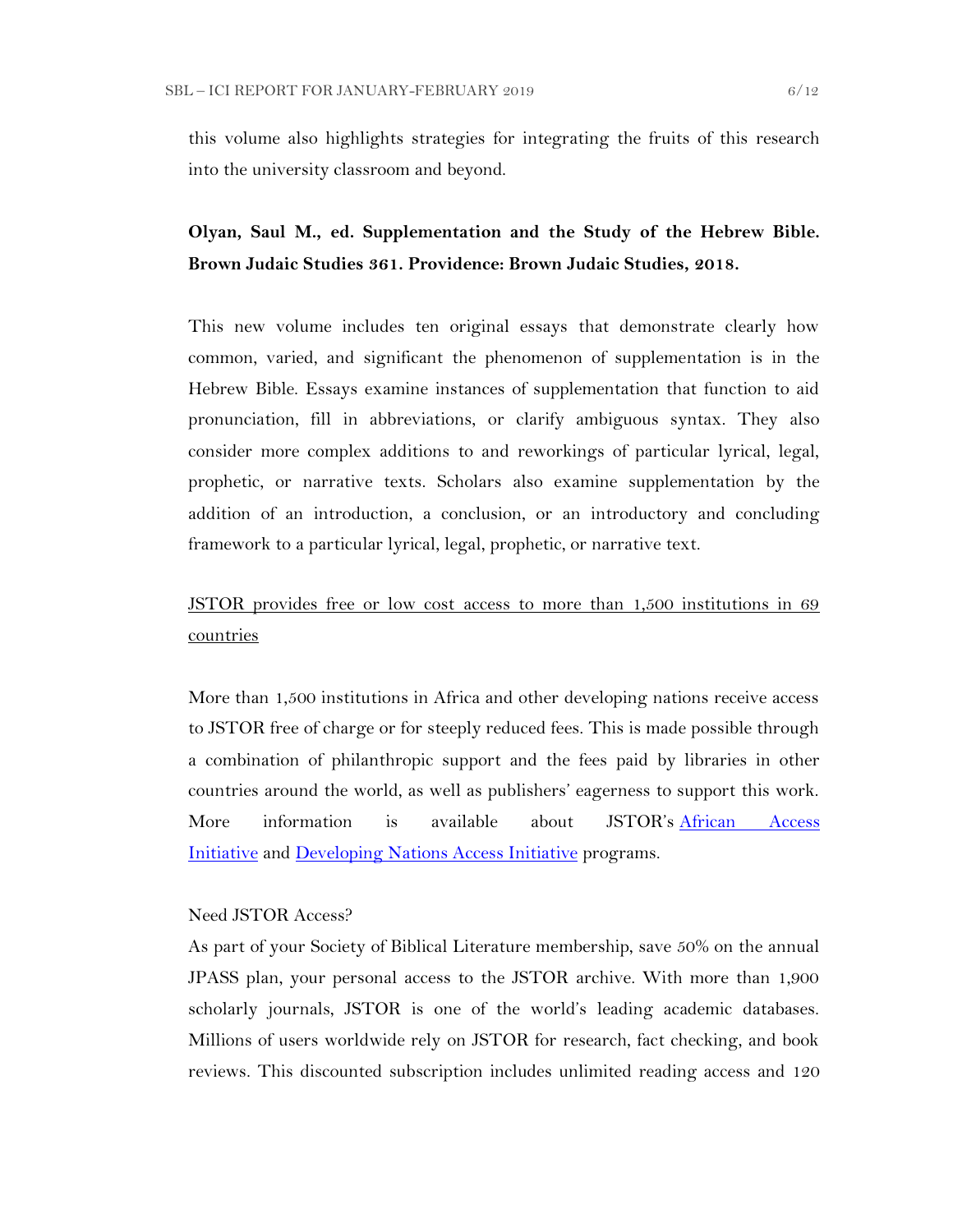article downloads. JSTOR adds new titles every month so you'll have a growing collection of the world's leading peer-reviewed journals only a click away.

To access the discounted JPASS, log-in to the SBL website with your member ID. Just below where you entered your member ID, click membership benefits. You will see JSTOR's JPASS among the benefits and a link "To get your savings: click here."

#### **(f) ICI TEACHING COLLABORATION PROGRAM**

In order to facilitate the exchange of scholars and institutions in biblical studies across the globe, a teaching collaboration program is run by the ICI. The facility consists of lists of scholars and institutions interested in exchanges that are made available on the SBL website.

See: [http://sbl-site.org/educational/ICITeaching.aspx.](http://sbl-site.org/educational/ICITeaching.aspx) If you or your institution is interested in such collaboration, please visit the site and enroll yourself in these lists. For more information, contact [Jackie du Toit.](mailto:dutoitjs@ufs.ac.za)

#### **(g) JOURNAL OF BIBLICAL LITERATURE (JBL) ARCHIVE**

Take note that an archive with JBL articles from volume 122.1 of 2003 through volume 130.1 of 2011 is available online to people accessing the SBL website from any ICI country. See http://www.sbl-site.org/publications/ICI\_JBLarchive.aspx. All articles in those volumes can be downloaded for free!

#### **(h) THE SBL WEBSITE**

The SBL website (on the SBL Press page) has a facility where one can search the full text of all SBL books! For this very convenient tool, see:

<http://sbl-site.org/publications/default.aspx>

For searching reviews of a vast number of academic publications, see the website of Review of Biblical Literature (RBL) at (you have to log in with your membership number):

<http://www.bookreviews.org/>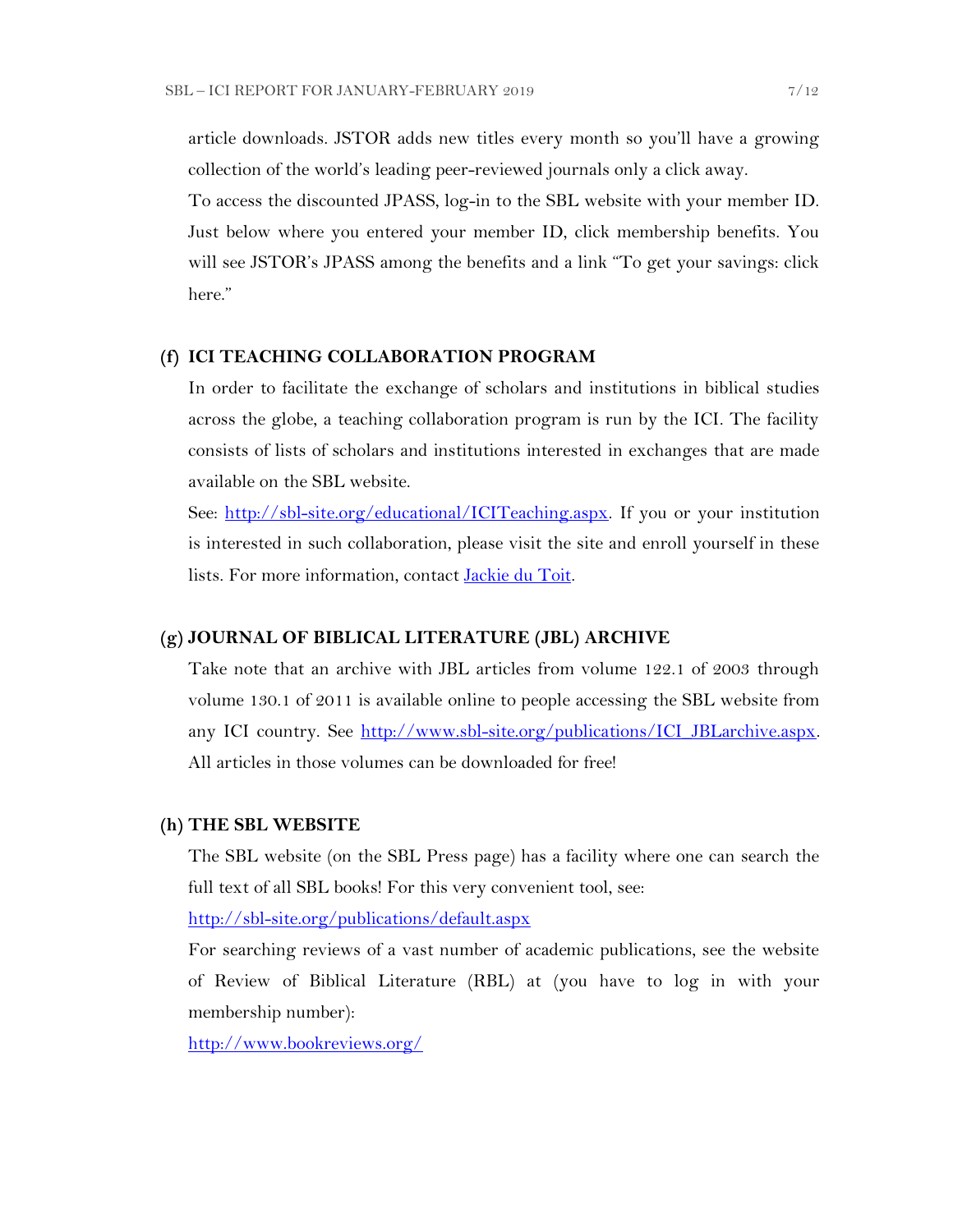#### **(i) EVENTS**

The SBL maintains a significant list of events taking place anywhere in the globe. For the full list please go to<http://www.sbl-site.org/meetings/events.aspx> A selection of events is listed below—mainly those taking place in ICI regions. Please provide information on conferences in your region, including calls for papers, to Sharon Johnson at [sharon.johnson@sbl-site.org.](mailto:sharon.johnson@sbl-site.org)

#### **2019**

#### **5/7-5/9 Jesus and the Pharisees: An Interdisciplinary Reappraisal**

This international conference held at Pontifical Biblical Institute in Rome, will bring together Jewish, Protestant, Catholic, and other scholars from Argentina, Austria, Canada, Colombia, Germany, India, Israel, Italy, Netherlands, and the United States. The conference first deals with the possible origins and meanings of the name "Pharisee" in different languages. It then examines the various ancient sources about the Pharisees (Josephus, Qumran, archaeological data, the New Testament, and Rabbinic Literature). The second part of the conference will be devoted to Wirkungsgeschichte, from Patristic Literature, to Medieval Jewish interpretations, to Passion Plays, the Movies, Religion Text Books, and Homiletics. In the end, we will look at possible ways to represent the Pharisees less inadequately in the future.

<https://www.jesusandthepharisees.org/>

#### **5/20-5/31 2019 Nida School of Translation Studies**

The Nida School of Translation Studies exists to advance research in translation through a transdisciplinary approach that brings together varying perspectives and methodologies, while challenging traditional boundaries and encouraging original thinking about what translation is and the roles it plays in a globalized world. The theme of our 2019 session, Translating and Interpreting in Contexts of Conflict and Crisis calls participants to engage in an exploration of the many complex challenges, both practical and ethical, that are faced daily by translators and interpreters working in fragile contexts and crisis situations. Location: Misano Adriatico, Italy.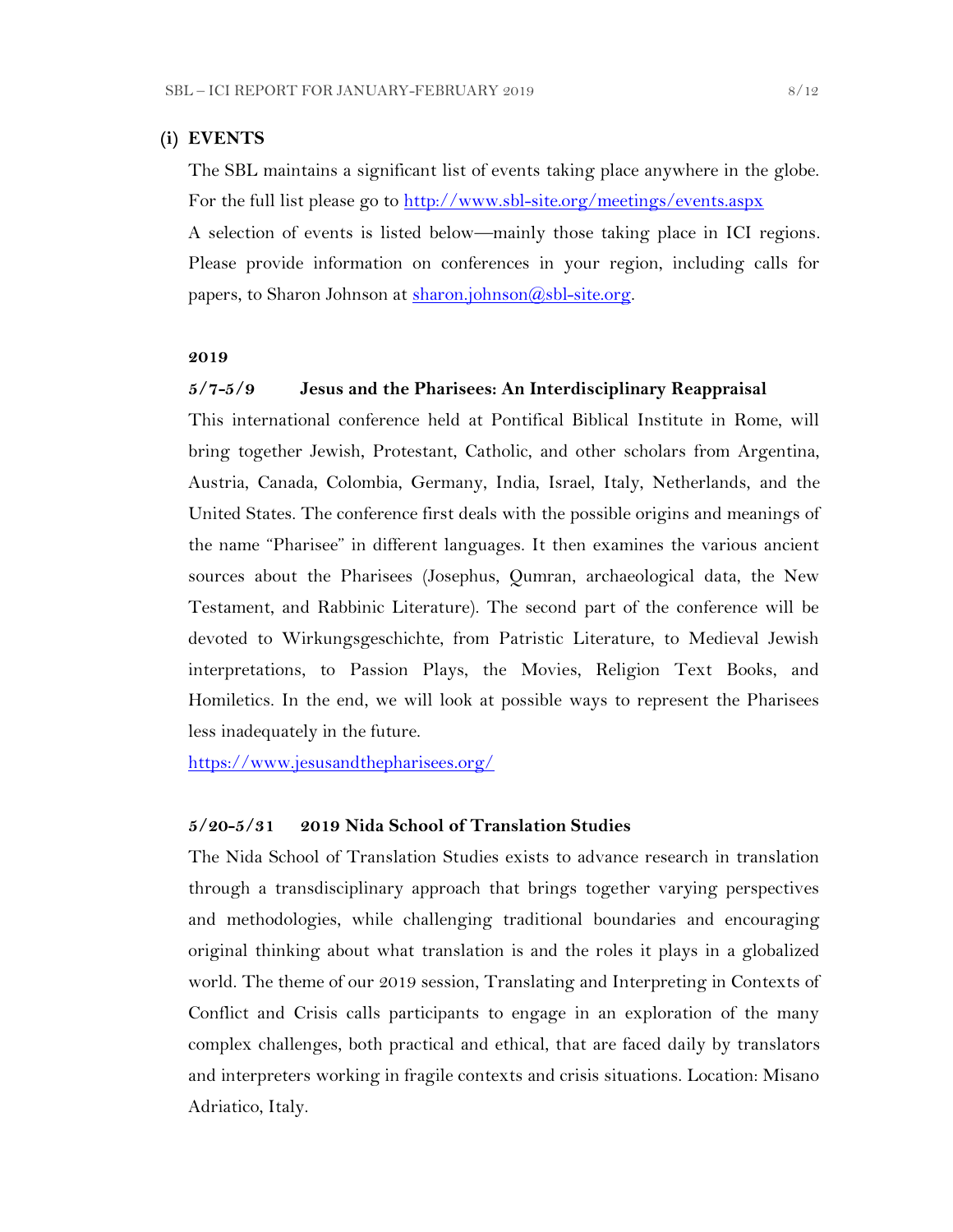<http://www.nidaschool.org/events/nsts-2019>

## **6/24-6/25 New Song: Biblical Hebrew Poetry as Jewish and Christian Scripture for the 21st Century**

This conference will explore the significance of the poetic medium (difficulties, dynamics, and demands on readers) in the ongoing interpretive engagement with Biblical Hebrew poetry as scripture. Participants will hear from and discuss with leading scholars from around the world (incl. Ellen Davis, Benjamin Sommer, & John Goldingay), each with their own approaches to how the poetry of the OT/HB might be recontextualized in contemporary contexts. The conference is located at Ushaw College (Durham, UK) and co-sponsored by Durham University's Centre for the Study of Jewish Culture, Society, and Politics and the Centre for Catholic Studies. Registration closes May 27.

<https://www.dur.ac.uk/theology.religion/ccs/events/conferences/newsong/>

#### **7/1-7/5 SBL International Meeting**

Our host institutions are the Pontifical Biblical Institute and the Gregorian University, Rome, Italy.

<https://www.sbl-site.org/meetings/Internationalmeeting.aspx>

#### **7/16-7/19 Congreso Internacional de Estudios Bíblicos**

Con ocasión de cumplirse los 80 años de la Revista Bíblica, la "Asociación Bíblica Argentina" (ABA) y los Consejos Editoriales de la Revista, junto con la "Asociación Brasileira de Pesquisa Bíblica" (ABIB), la Asociación Bíblica Chilena (ABCh), la Asociación de Biblistas de México y varios colegas de distintos países latinoamericanos y de los Estados Unidos, hemos organizado un "Congreso Internacional de Estudios Bíblicos" que tendrá lugar en la sede de Buenos Aires de la Pontificia Universidad Católica Argentina "Santa María de los Buenos Aires".

On the occasion of the 80th anniversary of Revista Bíblica, the "Asociación Bíblica Argentina" (ABA) and the Revista Editorial Board, together with the "Asociación Brasileira de Pesquisa Bíblica" (ABIB), the Asociación Bíblica Chilena (ABCh), the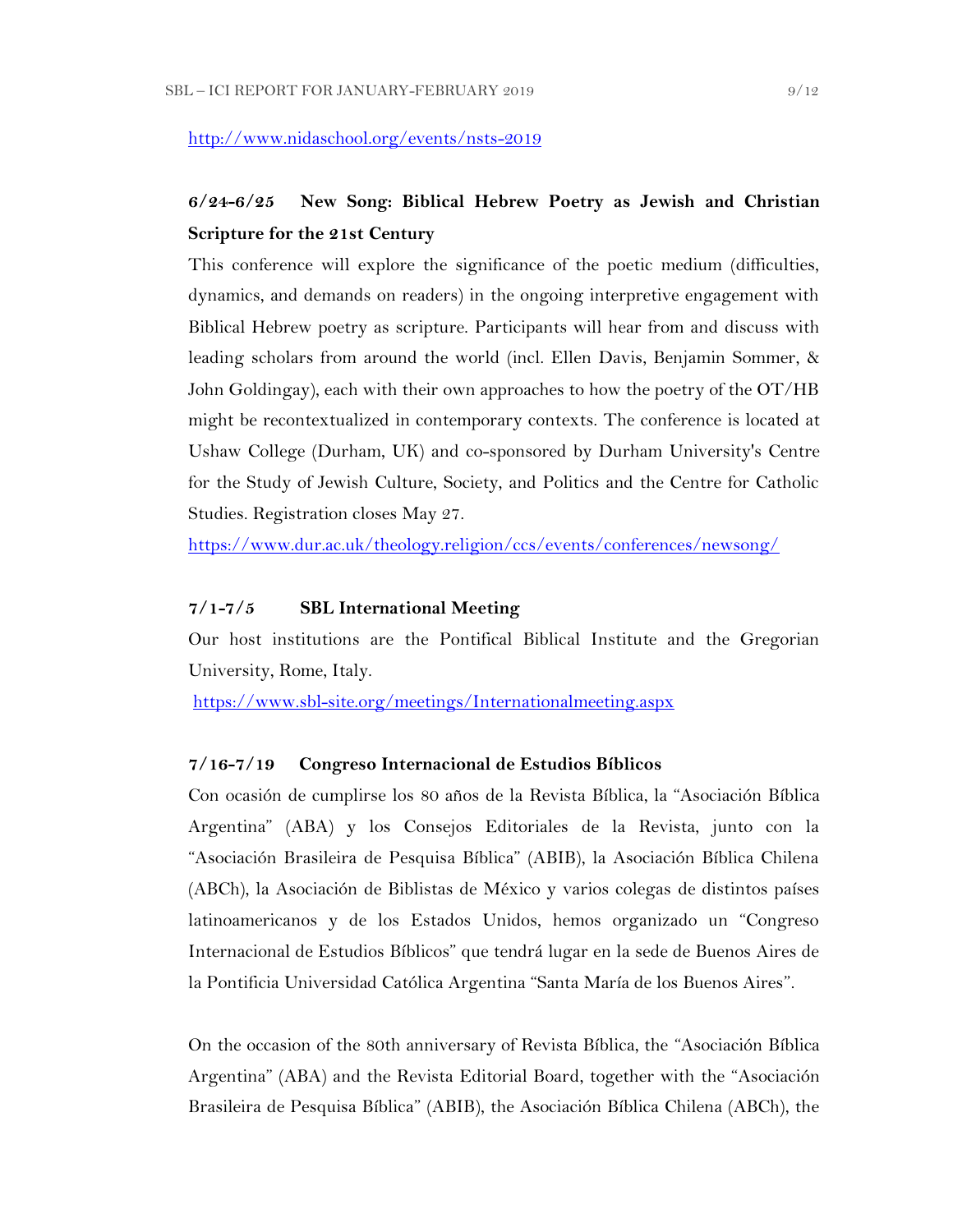Asociación de Biblistas de México and several colleagues from different Latin American countries and the United States, have organized an "International Congress of Biblical Studies" that will take place in the Buenos Aires headquarters of the Pontificia Universidad Católica Argentina "Santa María de los Buenos Aires".

<http://congresobiblico2019.org/>

### **7/21-7/24 The British Association of Jewish Studies Conference**

BAJS Annual Conference will be held at the University of Oxford. Theme: What is Commentary?

<https://britishjewishstudies.org/about/conference-2018/>

# **07/24-07/26 Colloquium Biblicum Lovaniense LXVIII, 2019 (President: Judith Lieu, University of Cambridge)**

Whereas in the past interest in Peter has largely focussed on the ecclesiastical or institutional dynamics of the Petrine traditions, or on Peter as a shadowy foil for Paul, mediating between him and James as the representative of 'Jewish Christianity', recent study has offered fresh insights into both the canonical letters that bear his name, but also into the range of non-canonical 'Petrine' texts as well as into the development of the traditions regarding his death and burial. It is therefore a very apposite time to hold a Colloquium which will bring together both established and more early career scholars who have been at the centre of these diverse new developments, and stimulate dialogue and deeper analysis. The Proceedings of the Colloquium are expected to make a significant contribution to the role and representation of Peter and associated writings in the Early Church and to their reception. CALL FOR SHORT PAPERS: Short paper proposals (including name, institutional affiliation, postal address, e-mail address, title and abstract of ca. 200 words) should be sent to: Judith Lieu, President CBL 2019, jml68@cam.ac.uk no later than 31 March 2019.

[https://theo.kuleuven.be/en/research/centres/centr\\_collbibl](https://theo.kuleuven.be/en/research/centres/centr_collbibl)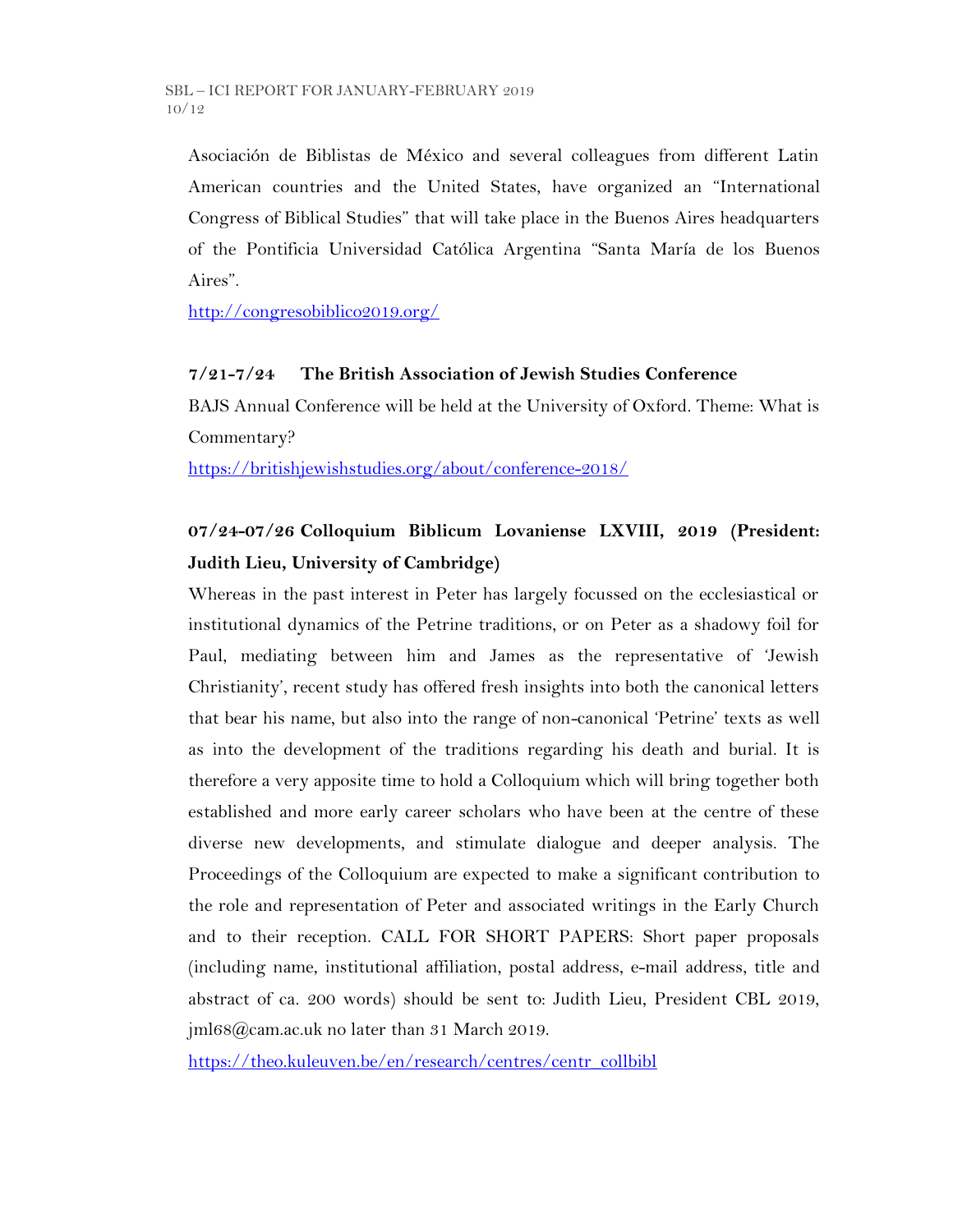### **7/30-8/2 Society for New Testament Studies**

SNTS 2019 General Meeting will be held in Marburg, Germany. <http://snts.international/general-meetings/>

### **8/4-8/9 International Organization for the Study of the Old Testament**

The 23rd Congress of IOSOT will be held at the University of Aberdeen. <https://www.abdn.ac.uk/events/conferences/iosot/index.php>

### **8/11-8/14 European Association of Biblical Studies**

2019 Annual Conference will be held in Warsaw, Poland. <https://www.eabs.net/>

### **8/23-8/29 2020 IAHR World Congress**

The 22nd Quinquennial World Conference of the International Association for the History of Religion (IAHR) will be in Dunedin, New Zealand. <https://www.iahr2020.kiwi/>

# **10/23-10/24 Signs, Wonders and Mighty Works: God's Activity in the History of Salvation**

The Institute of Biblical Studies at the John Paul II Catholic University of Lublin, Poland,is hosting an international biblical conference dealing with the theme of miracles in the Bible and extra-biblical traditions of the ancient Mediterranean world.

<http://ocs.academicon.pl/index.php/test/Miracles/index>

### **(j) SBL EDUCATIONAL RESOURCES FREELY AVAILABLE**

There are links to numerous educational resources on the SBL website. The following are freely available: (i) Resources on Teaching the Bible; (ii) Freely downloadable Hebrew, Greek and Transliteration fonts (amongst others); (iii) Resources on Bible translations and commentaries; and (iv) Research tool resources.